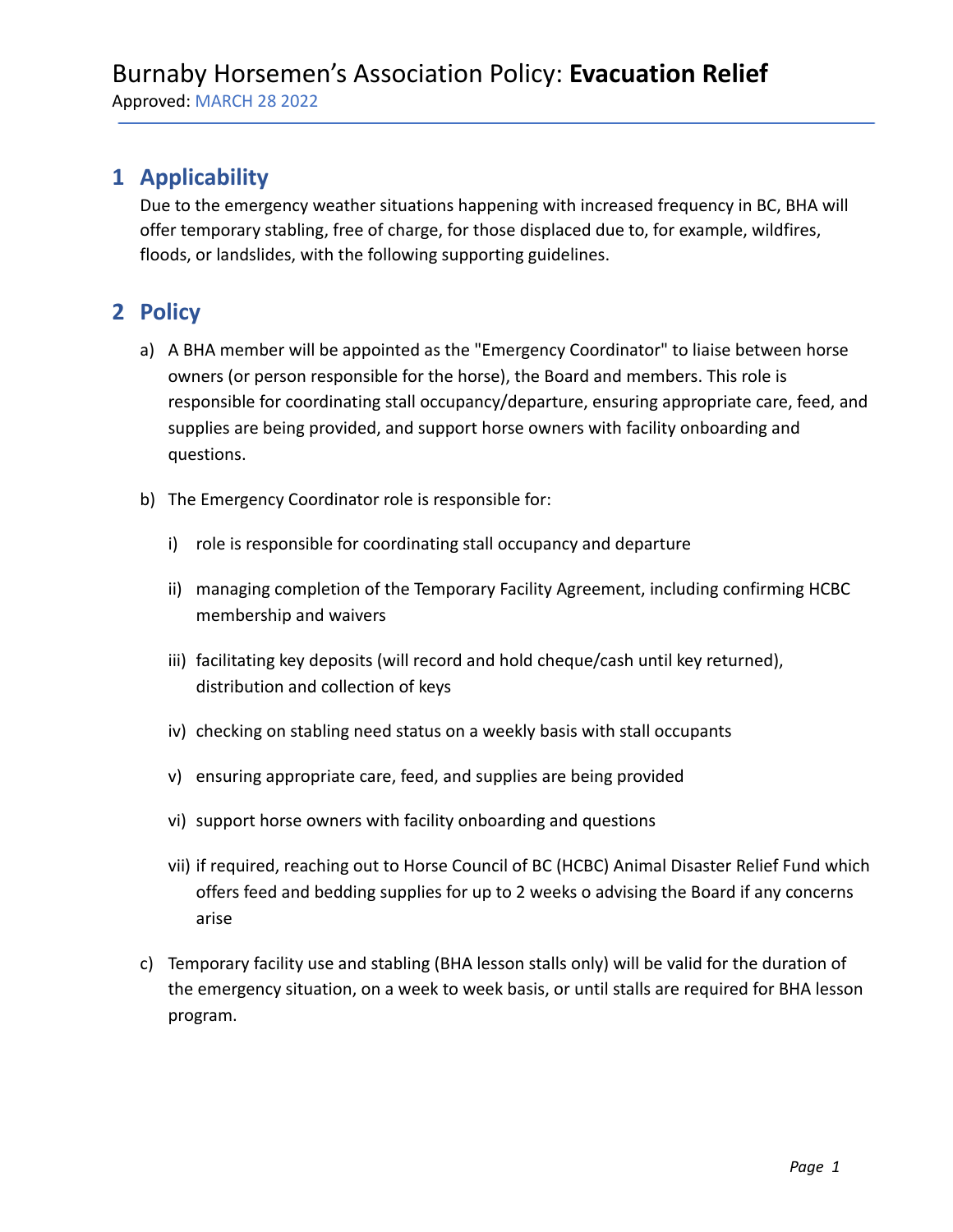## Burnaby Horsemen's Association Policy: **Evacuation Relief** Approved: MARCH 28 2022

- d) BHA can only offer self-care boarding (i.e. owner/caretaker provides care, facilitates feed, bedding, etc.). If assistance is needed, owner can reach out to the Emergency Coordinator to see if further support is available.
- e) A "Temporary Facility Agreement" with owner (or person responsible for the horse) will cover stall use, care responsibilities and access to facility, requirements (i.e. HCBC member) including expectations (i.e. expenses covered by owner). A Facility Use Agreement will be created and utilized for this emergency purpose, including insurance waivers and responsibility for repairs.
- f) A communication from the Secretary or Communications Director will go out to the BHA membership advising of this emergency support situation and sharing for members to connect with the Emergency Coordinator if they are interested in helping in any way or know of any horses displaced.
- g) Intent is to first offer stabling to those known to BHA members and secondly to those who directly inquire with BHA. If further offering of stalls is required, then the Emergency Coordinator will connect with the Board to facilitate posting on HCBC's suggested Facebook page 'BC Alberta Emergency Livestock Animal Horse Evacuation Support Group'.
- h) Aligning to our current rules and regulations, no stallions over the age of two are allowed.

### **3 Supporting Documents**

- a) Related BHA Policy
- b) Related BHA Rules & Regulations
	- i) Article 1 (Rules for Renting of Stalls), Part 5 (Sublease Agreements), 5.4
- c) Related BHA Constitution & Bylaws
- d) Other References
	- i) BHA Temporary Facility Use Agreement
	- ii) Burnaby Horsemen's Association Code of Conduct (for Temporary Use of Facility during Evacuation Emergency)

#### **4 Review Schedule**

| <b>Policy Approved:</b>                  | August 19 2021 (BHA Board of Directors) |  |
|------------------------------------------|-----------------------------------------|--|
| <b>Policy Owner:</b>                     | Vice-President                          |  |
| <b>Next Review Scheduled: APRIL 2023</b> |                                         |  |